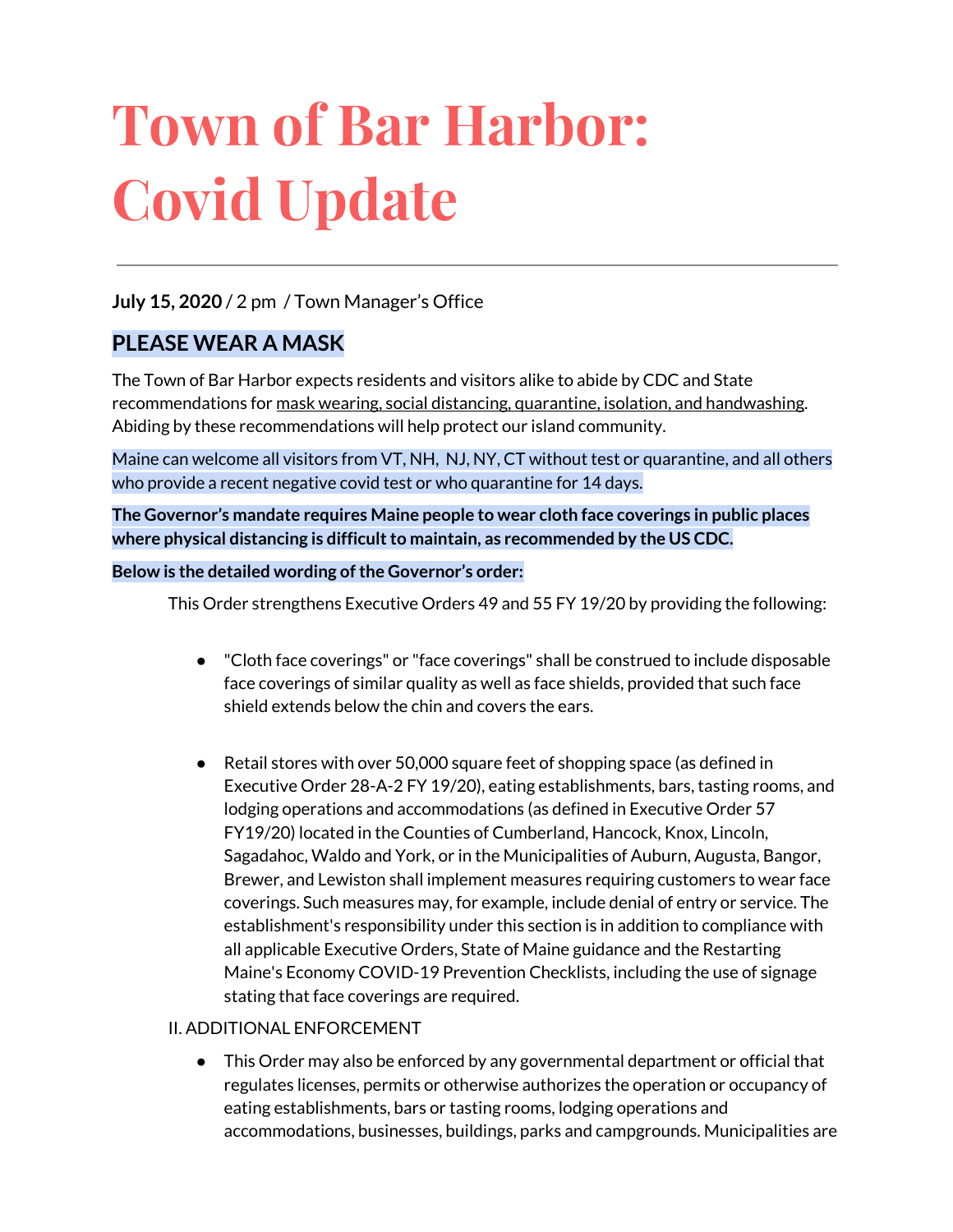authorized to enforce the use of face coverings on streets and sidewalks, in parks and other public spaces where individuals are gathering and not able to maintain at least six feet of physical distance from one another, and to enforce the gathering limits. A violation of this Order may be construed to be a violation of any such license, permit and other authorization to which pertinent penalties may be assessed. Pursuant to 37-B M.R.S.A. section 786, this Order may also be enforced by law enforcement as necessary.

## **Covid Transmission Update**

- MDI Hospital confirmed that they have had five (5) positive tests to date.
- **● As oftoday 7/15/20, Maine CDC has confirmed eighteen (18) positive cases in Hancock County.**
- **● There have been zero (0) positive tests in Bar Harbor.**

#### Maine Center for [Disease](https://www.maine.gov/dhhs/mecdc/infectious-disease/epi/airborne/coronavirus.shtml) Control

## **Public Safety & Municipal News**

- **● Bar Harbor [Election](http://www.barharbormaine.gov/CivicAlerts.aspx?AID=703) Results**
- **● 6 FREE MASK boxes have been installed in downtown Bar Harbor. They are located in the following areas:**
	- **○ Agamont Park, near comfort station by pergola**
	- **○ Village Green, near comfort station**
	- **○ 2 Cottage Street**
	- **○ Barker Park**
	- **○ Municipal Building**
	- **○ Near the First on Main Street**
- Council Actions 7/7/20
	- There will be no cruise ships for the 2020 season
	- Tabled a possible "Mask Ordinance" until 7/21 to see how current mask distribution and PSA campaign efforts are working
- Next Community Covid 19 Forum : "*Updatesfrom Local Decision Makers*"
	- On Zoom, July 28th from 6-7:30pm
- **● Election will be held on July 14th.**
- The Town of Bar Harbor [received](https://www.maine.gov/governor/mills/news/mills-administration-approves-covid-19-prevention-and-protection-grant-awards-municipalities) \$127k in State funding to help with Covid related [education,](https://www.maine.gov/governor/mills/news/mills-administration-approves-covid-19-prevention-and-protection-grant-awards-municipalities) PPE, and safe visitation.
- The CAT Ferry will not be [running](https://www.ferries.ca/) for the 2020 season
- Glen Mary wading pool is open for the summer

## **Island Explorer**

Downeast Transportation, in consultation with its partners, has decided to indefinitely postpone Island Explorer bus system service for 2020 due to the COVID-19 pandemic.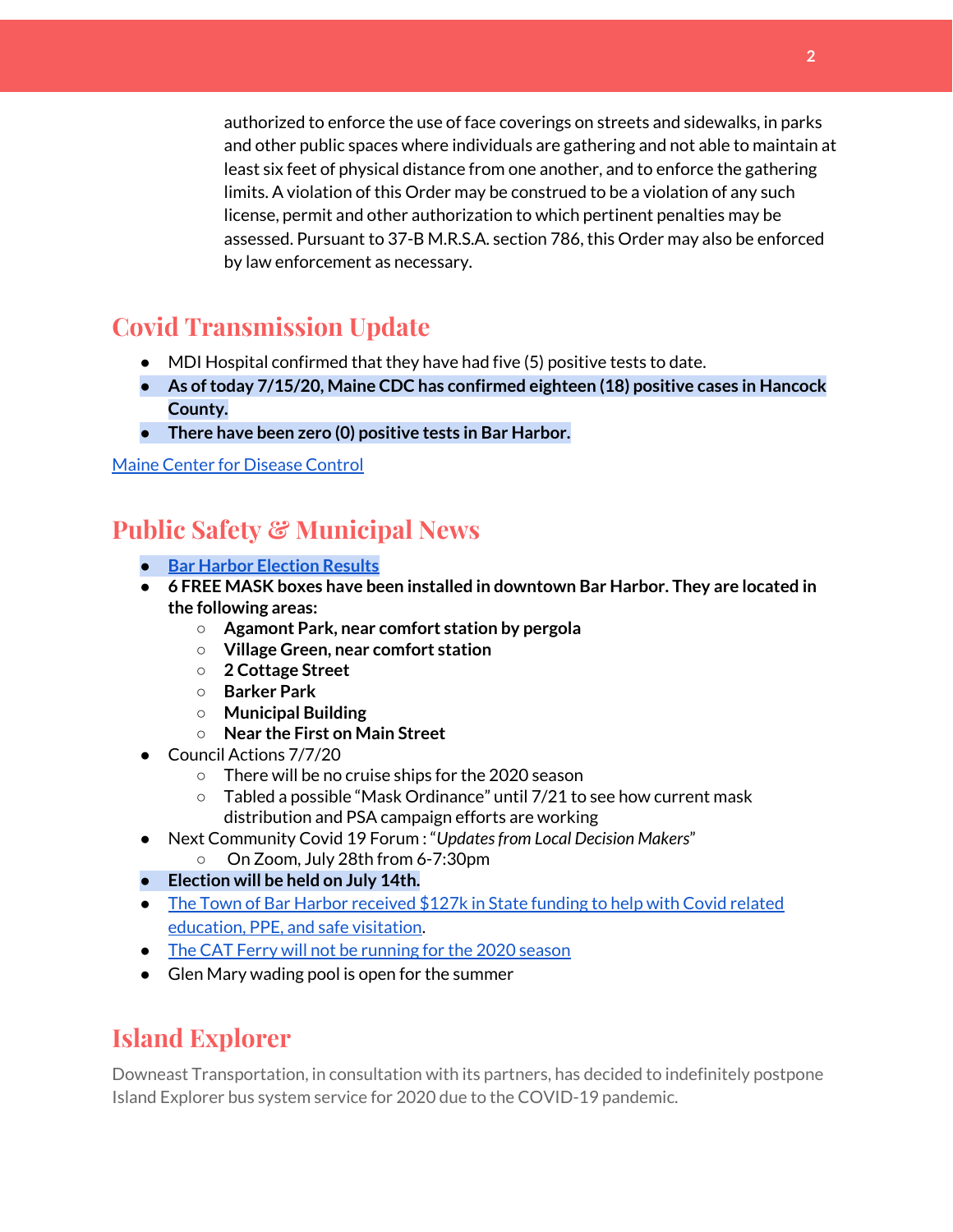# **MDI Hospital**

**MDI Hospital Coronavirus Call Center :** If you are having symptoms or think you may have been exposed to COVID-19, call your primary care provider. If you do not have one, reach out to our Coronavirus Call Center at 207-801-5900. Calling ahead helps our dedicated health care professionals provide the best possible care and protects those in our community who are most vulnerable.

Remember: **PLEASE CALL AHEAD**

MDI [Hospital](https://www.mdihospital.org/covid-19/?fbclid=IwAR2Q31t4a6H1pxDfUeqSzFcmp5UbRlSwe93i58zEkHstfexp5EgoHB5cxGU) Covid Updates

## **Bar Harbor Chamber of Commerce**

**If you have ideas that would help Bar Harbor businesses during this time, please email concepts to Chamber Director Alf Anderson: [alf@barharborinfo.com](mailto:alf@barharborinfo.com)**

Includes resource lists for visitors and businesses

<https://www.visitbarharbor.com/member-center-coronavirus-resources>

# **School Information: Conners Emerson & MDI High School**

#### **July 13th,the track,tennis courts and playgrounds at MDI Regional Schools (AOS 91) will be open to the public, with the following guidelines....**

- All State of Maine and CDC guidelines must be followed and adhered to at all times (social distancing, no large gathering, face covering, etc.)
- No team organized practices or equipment will be allowed or available
- Any person using the facilities will do so at their own risk. MDIRSS will not be responsible for any issues that may occur
- Only 2 tennis courts will be available at this time.
- Public restrooms will not be available
- Please note that the gyms and weight room will not be available
- Please note that all schools in MDIRSS are still shut down and not available

#### USDA [Pandemic](http://track.spe.schoolmessenger.com/f/a/j6GQx4nFl3Rld4Q68tYCuA~~/AAAAAQA~/RgRgu5_JP0SlaHR0cHM6Ly9tYWlsLmdvb2dsZS5jb20vbWFpbC91LzAvP3RhYj1jbSNzZWFyY2gvZnJvbSUzQStiZWVzbGV5L1doY3RLSlZyQ0NUS1JmUldCTFdkUVpGZ2pUVlhNdkRwUVpIa2NoRkJCc3NGcHJxZEtnWFF3S05Tamt3R1RxTFpaS21wTkRHP3Byb2plY3Rvcj0xJm1lc3NhZ2VQYXJ0SWQ9MC4xVwdzY2hvb2xtQgoARkls2l72Ls-jUhhiYXJoYXJib3JqZXdlbEBnbWFpbC5jb21YBAAAAAE~) EBT program

#### **School Emails and Websites**

<http://www.mdirss.org/>

Latest email update from [Principal](https://docs.google.com/document/d/1OKDsYNtOgV0FI9xAcXwQvenOKLV0S2vBg1o5jtu5CrE/edit?usp=sharing) Haney and MDI High School - Can check out books from MDIHS Library throughout the summer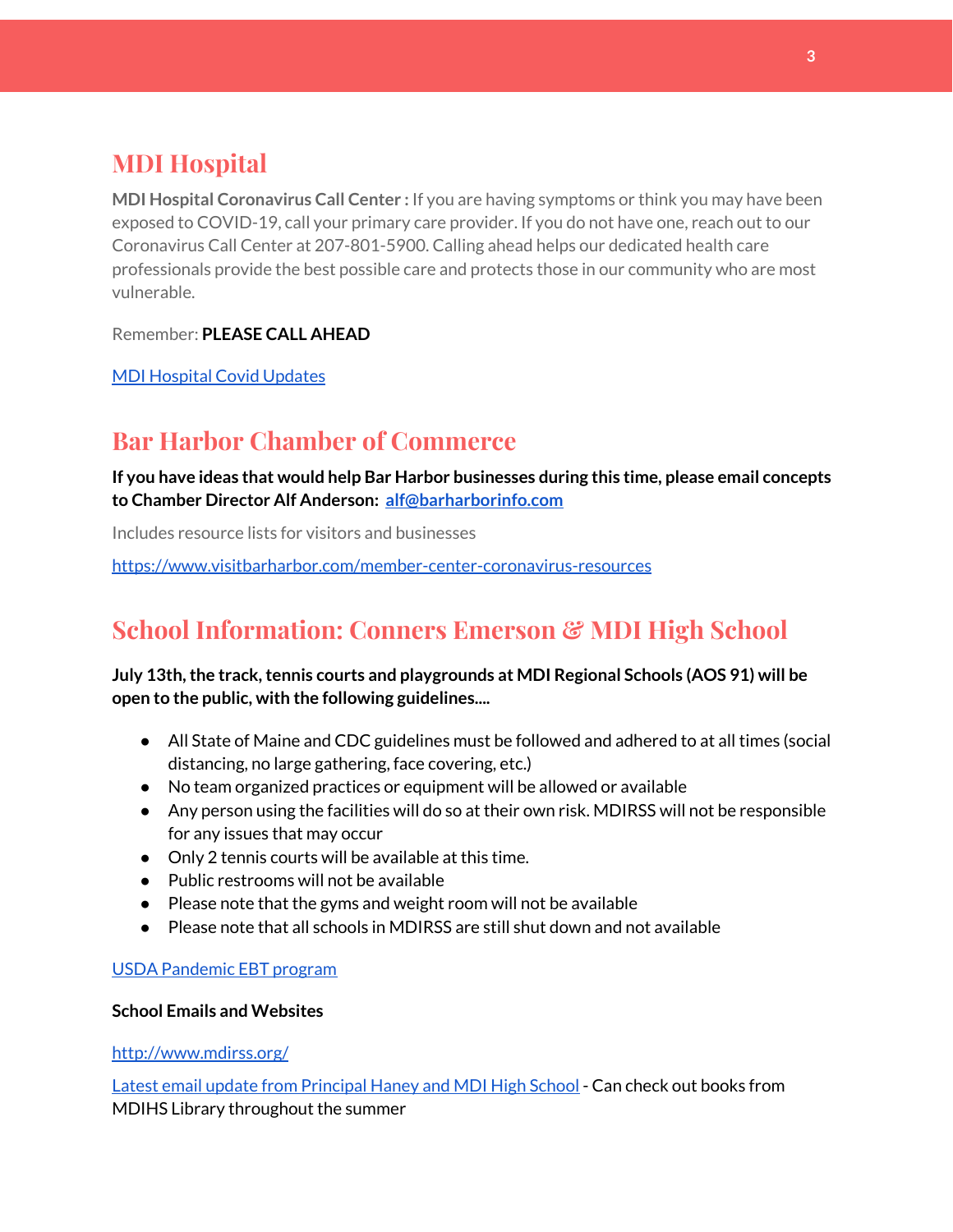Latest email update from Conners [Emerson](https://docs.google.com/document/d/1v3pgkG6Q-9S3gisuUIj4etPVDwgBKl4P00JBkvZr-kk/edit?usp=sharing) School - Summer Food program **Latest email update from [Superintendent](https://docs.google.com/document/d/1fzeCbc8gpTSKmUaDoQH1Avx5PVl-h0reFphXrT1eUNA/edit?usp=sharing) Marc Gousse - Safe Return to School Advisory Group**

# **Mental Health**

[National Alliance on Mental Illness Maine](https://www.namimaine.org/) [Maine DHHS - Hotlines/Crisis Numbers](https://www.maine.gov/dhhs/hotlines.shtml) Crisis [Services](https://www.sweetser.org/programs-services/services-for-adults/crisis-services/)

# **Acadia National Park**

#### **See latest [alertfrom](https://www.nps.gov/acad/planyourvisit/conditions.htm) ANP : Current Conditions**

**● The Park Loop Road and most hiking trails are open. Carriage roads are open, but beware of hazards. Park information is available outside at Hulls Cove Visitor Center. Campgrounds open no sooner than Aug 1.**

## **Land & Garden Preserve**

The Asticou Azalea Garden is now open each Thursday through Sunday from 10 a.m. to 2 p.m. until at least early August.

Thuya Garden hours are Wednesday through Sunday from 2:30 – 5:30 p.m. Thuya Lodge will be closed for the 2020 season.

Abby Aldrich Rockefeller Garden will open July 30 through September 6. Thursday through Sunday between 1:00 – 4:00 p.m.

Little Long Pond, Asticou Landing, Terraces and Lookouts are open daily from dawn to dusk.

Land & Garden [Preserve.](https://www.gardenpreserve.org/)

# **Community Resources**

- **● Healthy Acadia [Newsletter](https://mailchi.mp/healthyacadia.org/july14_2020?e=e6ccd2569f) [7](https://mailchi.mp/healthyacadia.org/july14_2020?e=e6ccd2569f)/14**
- Open Table MDI Building [Community,](https://www.opentablemdi.org/) One Meal at a Time is delivering meals twice a week, free of charge, to anyone who requests them (MDI wide), as well as once a week curbside pick up. They are donation based and the food is healthy and tasty.
- Jesup [Memorial](https://jesuplibrary.org/) Library **Interlibrary Loan is now active in Maine**
- Mount Desert 365 Resource [Spreadsheet](https://docs.google.com/spreadsheets/d/1okAx6HSsgXZY9CGH07Dzi6rqe7a6m4dLCPKot2Li7Ek/edit?usp=sharing) is a resource list for all of MDI
- Project Open: A community [spreadsheet](https://docs.google.com/spreadsheets/d/1dBicBiBXGzzWEFd9oqL7EBDbFWjDCPl6SSMea_Kt4pc/htmlview#) letting residents and visitors know what island [businesses](https://docs.google.com/spreadsheets/d/1dBicBiBXGzzWEFd9oqL7EBDbFWjDCPl6SSMea_Kt4pc/htmlview#) are open
- Mount Desert Island [Community](https://www.mdicr.org/) Response is a resource list for all of MDI